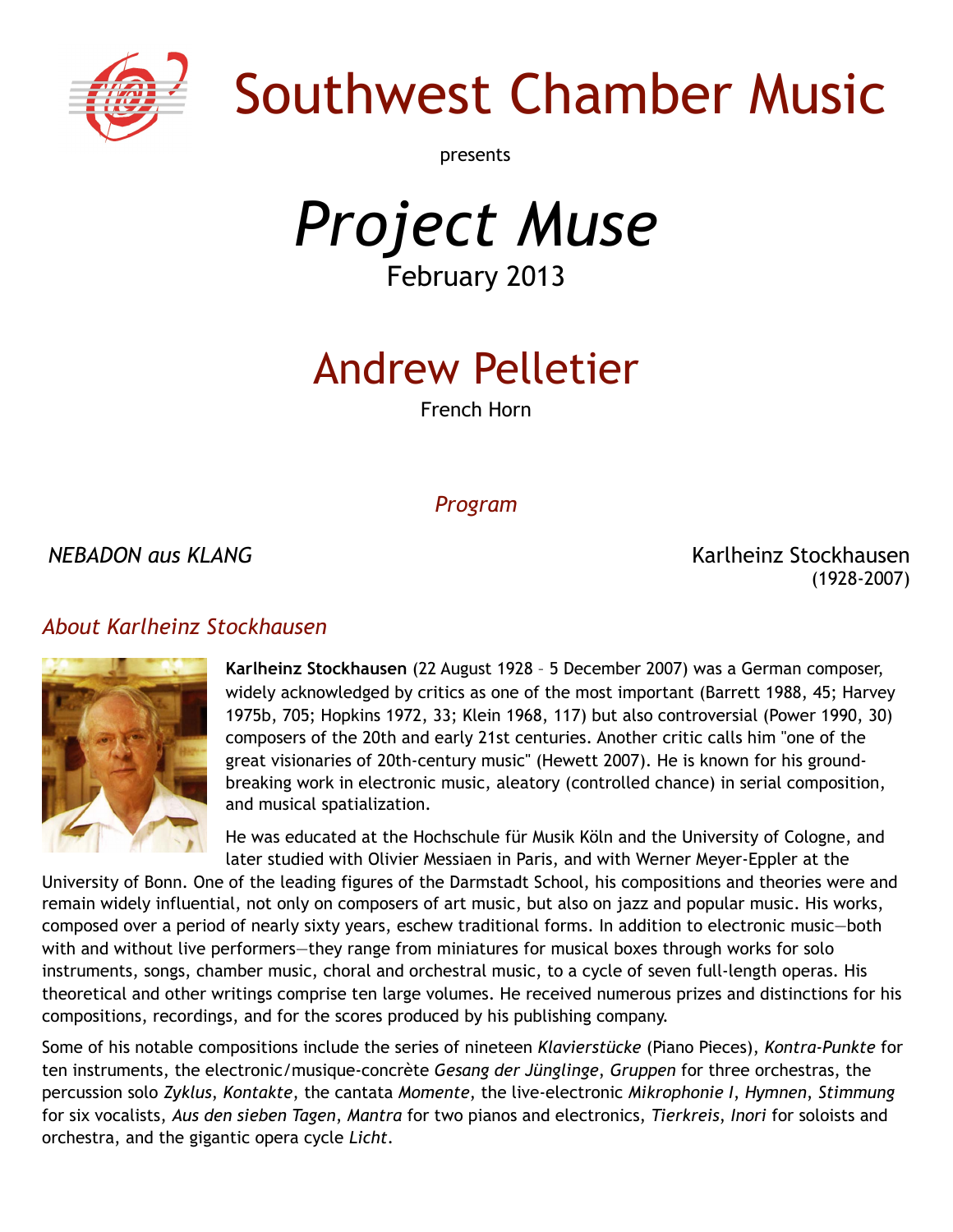#### *About Andrew Pelletier*



**Andrew Pelletier** is a soloist and Grammyaward winning chamber musician regularly performing across the United States. Of his solo playing, John Henken of the Los Angeles Times wrote, "gleaming, handsome playing. Pelletier is a soloist who seems capable of anything on his instrument." He is the first prize winner of the 1997 and 2001 American Horn Competition and has appeared as a soloist at the International Horn Society Annual Symposia in 1997, 2003, 2005, 2009 and 2013. He is in regular demand for artistic residencies and clinics at universities and music schools and his solo tours have taken him to 23 US states, Canada, Mexico and England. Dedicated to new music and the collaboration between performer

and composer, he has commissioned and premiered over 20 new works for the horn as a solo voice. An active chamber musician, he performs with Southwest Chamber Music in California, (with whom he won the 2005 Grammy award for Best Classical Recording, Small Ensemble), the Motor City Brass Quintet and has performed with the Detroit Chamber Winds and Strings, and with Chamber Music at the Scarab Club, Detroit. As an orchestral performer, he is the principal horn of the Michigan Opera Theatre at the Detroit Opera House and the Ann Arbor Symphony, and has performed as guest principal horn for the Los Angeles Philharmonic (under Music Director Gustavo Dudamel), Toledo Symphony and the WIndsor (Canada) Symphony. He is the former principal horn for the Santa Barbara Symphony, Ann Arbor Ballet Theatre, Columbus Bach Ensemble, Long Beach Camerata, Maine Chamber Ensemble and Portland (Maine) Ballet, a regular performer with the Detroit and Toledo Symphonies; he has also performed with the New West Symphony, Protland (Maine) Symphony Orchestra (for six seasons) and is a founding member of the Portland Opera Repertory Theatre. He spent almost a decade as an active free-lance performer in Los Angeles and can be heard on film soundtracks as *Battle: Los Angeles, Your Highness, Lethal Weapon 4, The X-Men, Frequency* and various television movies for Lifetime TV and the Sci-Fi Channel. His pedagogical articles have been published by the Internationl Horn Socity, the Norwegian Horn Society, the Texas Band master's Association and the New York Brass Conference. He holds a B.M. degree from the University of Southern Maine, and an M.M. and the D.M.A. (both as Outstanding Graduate of the Class) from the University of Southern California. His primary teachers were John Boden, James Decker and Trumpeter Roy Poper. He has recorded for MSR Classics, Cambria Master Classics, Koch Internationl and Delos labels. Since 2004, Pelletier serves as the Associate Professor of Horn at the Bowling Green State University College of the Musical Arts, in Bowling Green, Ohio.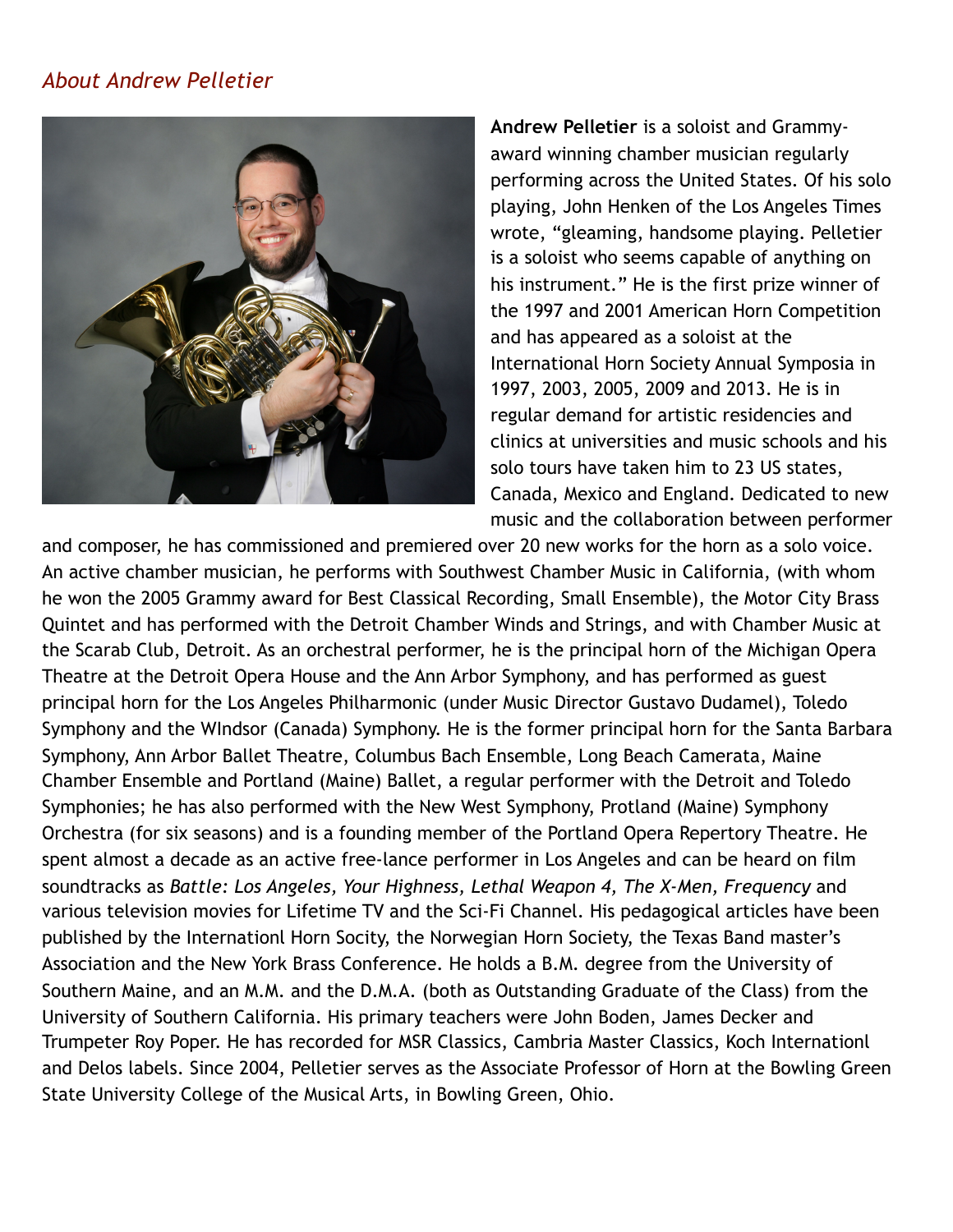#### *Musical Vocabulary* (from the California Standards for the Arts, unless noted otherwise)

**DYNAMICS** are various degrees of volume in the performance of music, such as loud and soft.

**EXTENDED TECHNIQUES** are unconventional, unorthodox techniques of playing musical instruments, in order to expand and explore the possibilities of different instruments.

**FLUTTER-TONGUE** is a wind instrument technique in which the tongue is fluttered or trilled against the roof of the mouth.

**GLISSANDO** is a rapid slide from one pitch to another.

**HALF-VALVE GLISSANDO** is a technique that allows a horn to make a smooth glissando from a low note to a high note or vice versa.

**HARMONICS** are the series of different notes than can be played by fingering one fundamental note and changing air speed/embouchure to reach the higher ones. There is a different harmonic series for each fundamental fingering.

**IMPROVISATION** is the spontaneous creation of music.

An **INTERVAL** is the distance in pitch between two tones.

A **MELODY** is an organized sequence of single notes.

The **METER** is the grouping of beats by which a piece of music is measured.

**MINIMALISM** in music is a reductive style or school of modern music utilizing only simple sonorities, rhythms, and patterns, with minimal embellishment or orchestrational complexity, and characterized by protracted repetition of figurations, obsessive structural rigor, and often a pulsing, hypnotic effect.

A **MUTE** is a mechanical device of various shapes and materials for muffling the tone of a musical instrument.

**RHYTHM** is the combination of long and short, even and uneven sounds that convey a sense of movement in time.

A **SCORE** is the written form of the entire composition. All players have a part of the score for their instrument, unless they have memorized the notes.

**SOUND PERCEPTION** is how you interpret what you hear and where you hear it.

**STOPPED HORN** is a technique of "muting" the horn with the right hand. It gives a somewhat nasal sound.

The **TONALITY (KEY)** is the tonal center of a composition.

**TREMOLO** is a shaking sound which is achieved by repeating the same note extremely quickly or by playing two notes very quickly, one after the other.

**TUNING** is to adjust a music instrument to the desired frequency or pitch.

#### *Continue Learning with these Internet Resources:*

*For more information on Karlheinz Stockhausen, visit:* [www.stockhausen.org](http://www.stockhausen.org)

*To try to create your own composition at:* www.creatingmusic.com

*Another excellent interactive website for kids with information about instruments is: www.playmusic.org*